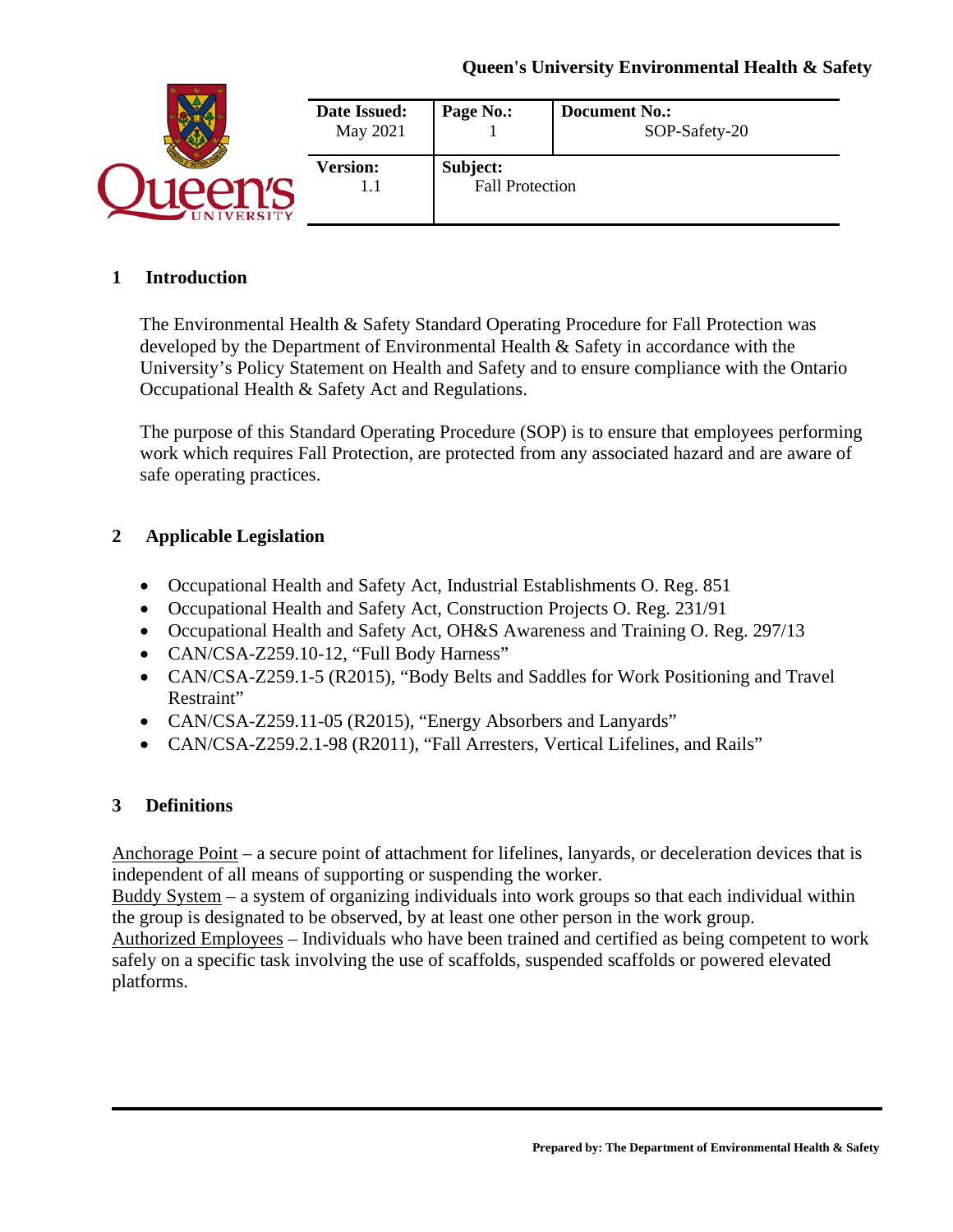## **Queen's University Environmental Health & Safety**

|               | Date Issued:<br>May 2021 | Page No.:              | <b>Document No.:</b><br>SOP-Safety-20 |
|---------------|--------------------------|------------------------|---------------------------------------|
|               | <b>Version:</b>          | Subject:               |                                       |
| <b>ERSITY</b> | 1.1                      | <b>Fall Protection</b> |                                       |

Competent Person (OHSA) – means a person who:

- (a) Is qualified because of knowledge, training and experience to organize the work and its performance,
- (b) Is familiar with this Act and the regulations that apply to the work, and
- (c) Has knowledge of any potential or actual danger to health or safety in the workplace.

Fall Protection – Any system that serves to protect a worker from falling, or minimizes travel distance in the event of a fall.

Fall Arrest System (FAS) – Any fall protection system that permits a limited free fall.

Fall Restricting System – Type of fall arrest system that has been designed to limit a worker's fall to a specified distance.

Travel Restraint System – Any fall protection system that limits travel in a manner such that free fall is not possible.

Guardrail System – An assembly that provides a barrier to prevent a worker from falling from an edge of a surface.

Safety Nets – (A safety net system must be designed by a professional engineer). The system is installed below a work surface to protect any location where a fall hazard exists. The use of safety nets is not allowed unless approved by the Department of Environmental Health & Safety.

## **4 Responsibilities**

This section outlines the responsibilities within the University for the implementation of this SOP.

## **4.1 The Department of Environmental Health & Safety**

- Develop fall protection procedures and review it as required;
- Coordinate with Departments to ensure that training is made available to all employees on campus that are required to use fall protection;
- Approve trainers that carry out the training sessions;
- Provide technical support to departments and employees when questions or concerns arise about working at heights; and
- Conduct periodic audits to ensure that all equipment inspections are being completed appropriately.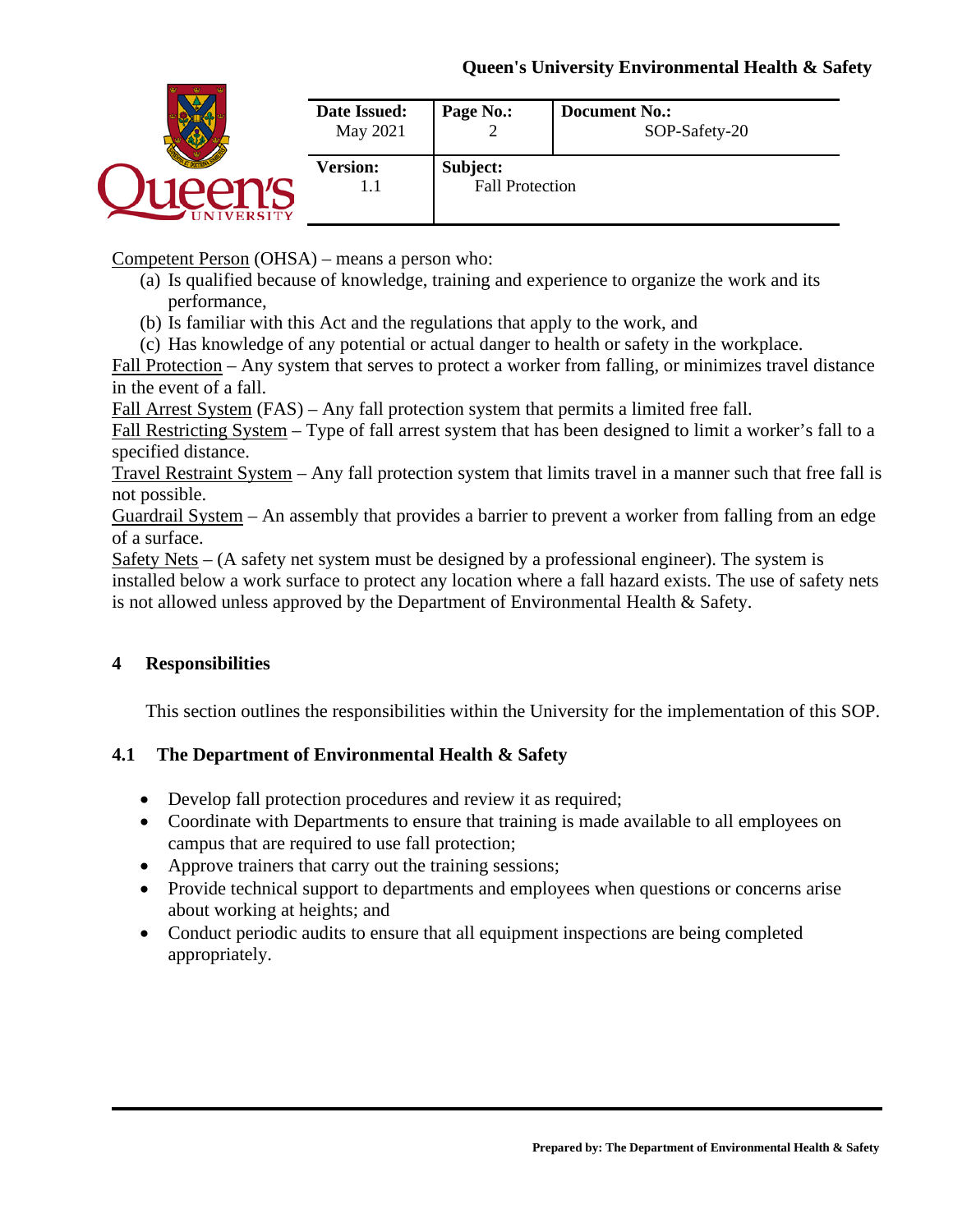| Date Issued:<br>May 2021 | Page No.:              | <b>Document No.:</b><br>SOP-Safety-20 |
|--------------------------|------------------------|---------------------------------------|
| <b>Version:</b>          | Subject:               |                                       |
|                          | <b>Fall Protection</b> |                                       |

## **4.2 Department Heads and Directors**

- Provide the resources and instruction necessary to support and maintain an effective fall protection program within their jurisdiction;
- Ensure that the requirements outlined in this SOP and other relevant policies are complied with; and
- Ensure that contractors and subcontractors hired by the department demonstrate, with documentation, their ability to manage projects in compliance with Queen's University policies and procedures and the Ontario Health and Safety Act (OHSA) related regulations prior to being awarded contracts for work on Queen's University property.

## **4.3 Managers and Supervisors**

- Ensure that the requirements outlined in this SOP and other relevant policies are complied with;
- Be trained and authorized to recognize and supervise work that involves the use of fall protection equipment;
- Whenever feasible, eliminate the need for work at elevations that present fall hazards by utilizing engineering solutions in the design and retrofit of new and existing facilities;
- Identify situations where fall protection is required;
- Determine the appropriate fall protection system and components to be used in a particular situation;
- Ensure that all fall arrest system and travel restraint system components are CSA approved;
- Ensure that employees are provided with any required fall protection equipment, are trained in the equipment and deemed to be competent in the safe use, care and maintenance of the equipment, and provide every precaution necessary to ensure the employees safety;
- In charge of the rescue plan, the supervisor must understand the plan and oversee scheduled practice, research and develop the site-specific plan, and provide employees with all necessary equipment and training to carry out the rescue plan;
- Ensure that employees use all appropriate travel restraint, fall restricting and fall arrest system components and procedures when performing their work;
- Ensure that fall arrest and travel restraint systems are inspected by a competent person, with a written record of such inspection being retained, before and after each use and that defective components are taken out of service immediately;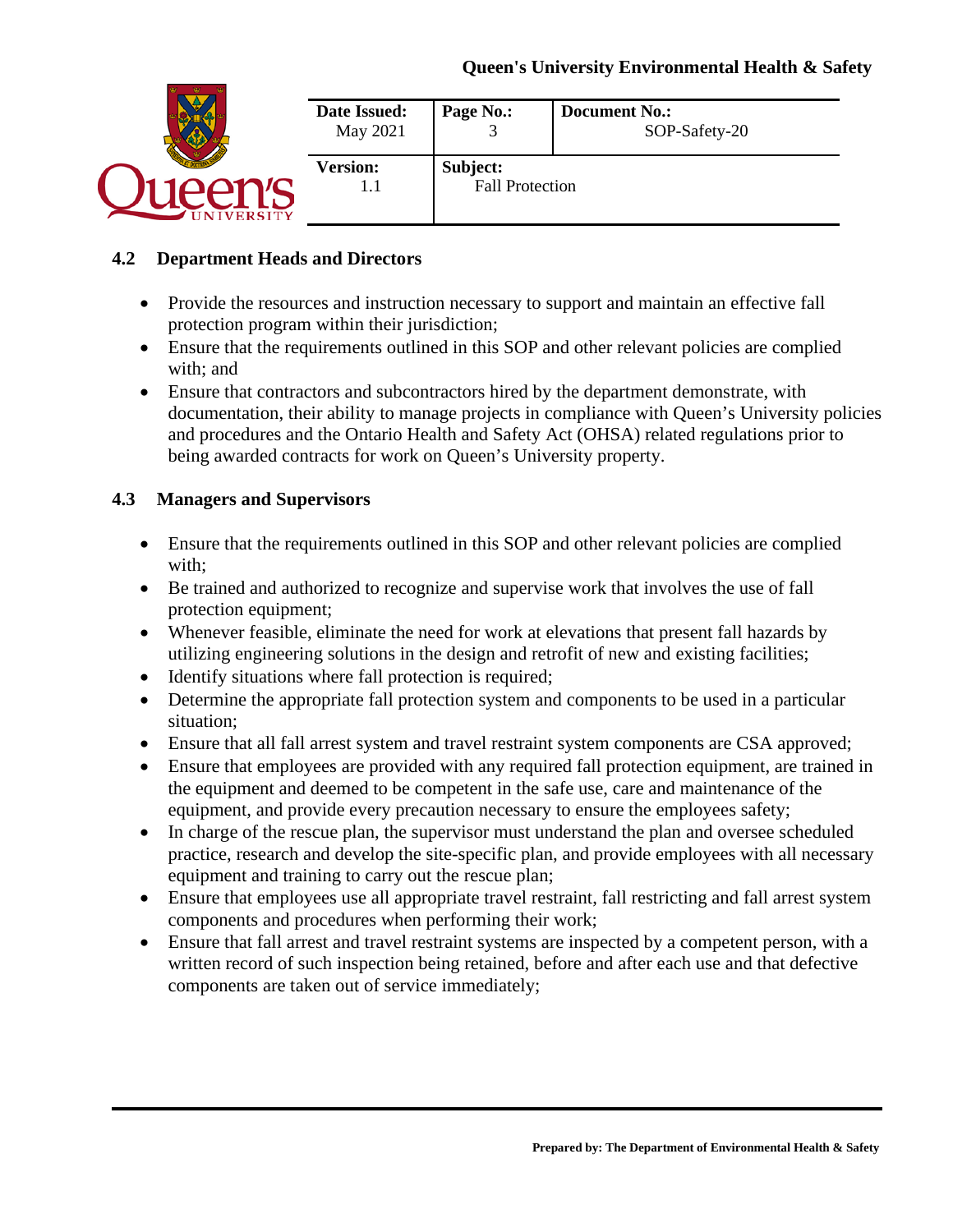|               | Date Issued:<br>May 2021 | Page No.:              | <b>Document No.:</b><br>SOP-Safety-20 |
|---------------|--------------------------|------------------------|---------------------------------------|
|               | <b>Version:</b>          | Subject:               |                                       |
| <b>ERSITY</b> | l . I                    | <b>Fall Protection</b> |                                       |

- Communicate the rescue plan to employees and post a written copy in a visible location in advance of all work requiring the use of fall protection equipment that will not exceed 30 minutes in any case;
- Provide the training record for each employee to an inspector upon request; and
- Ensure that contractors and subcontractors working under their supervision demonstrate, with documentation, their ability to manage projects in compliance with Queen's University policies and procedures and the OHSA related regulations prior to being awarded contracts for work on Queen's University property.

# **4.4 Employees**

- Complete working at heights training to be deemed a competent authorized worker in the safe use, care and maintenance of fall protection equipment;
- Participate in the development of the rescue plan for all work involving the use of fall arrest equipment;
- Read and practice the rescue plan according to the directives of their supervisor.
- Follow the procedures outline in this SOP and use fall protection in a manner that is consistent with their training;
- Inspect the workplace and all of the components of fall arrest and travel restraint equipment before and after each use and report defective components to their immediate supervisor;
- Maintain fall protection equipment in good condition;
- Report all incidents involving personal injury or property damage to their immediate supervisor;
- Don and adjust the harness properly and only connect components with compatible connecting hardware;
- Only connect fall protection equipment to approved anchorage points;
- Keep the potential fall distance to a minimum and use a shock absorber or shock absorbing lanyard whenever possible;
- Never work alone and implement the buddy system when using fall protection; and
- Review the rescue plan and emergency procedures for all equipment being used before starting work involving the use of fall protection.

## **4.5 Contractors and sub-contractors**

• Ensure that their fall protection program meets or exceeds all of the conditions outlined in the Queen's University fall protection SOP;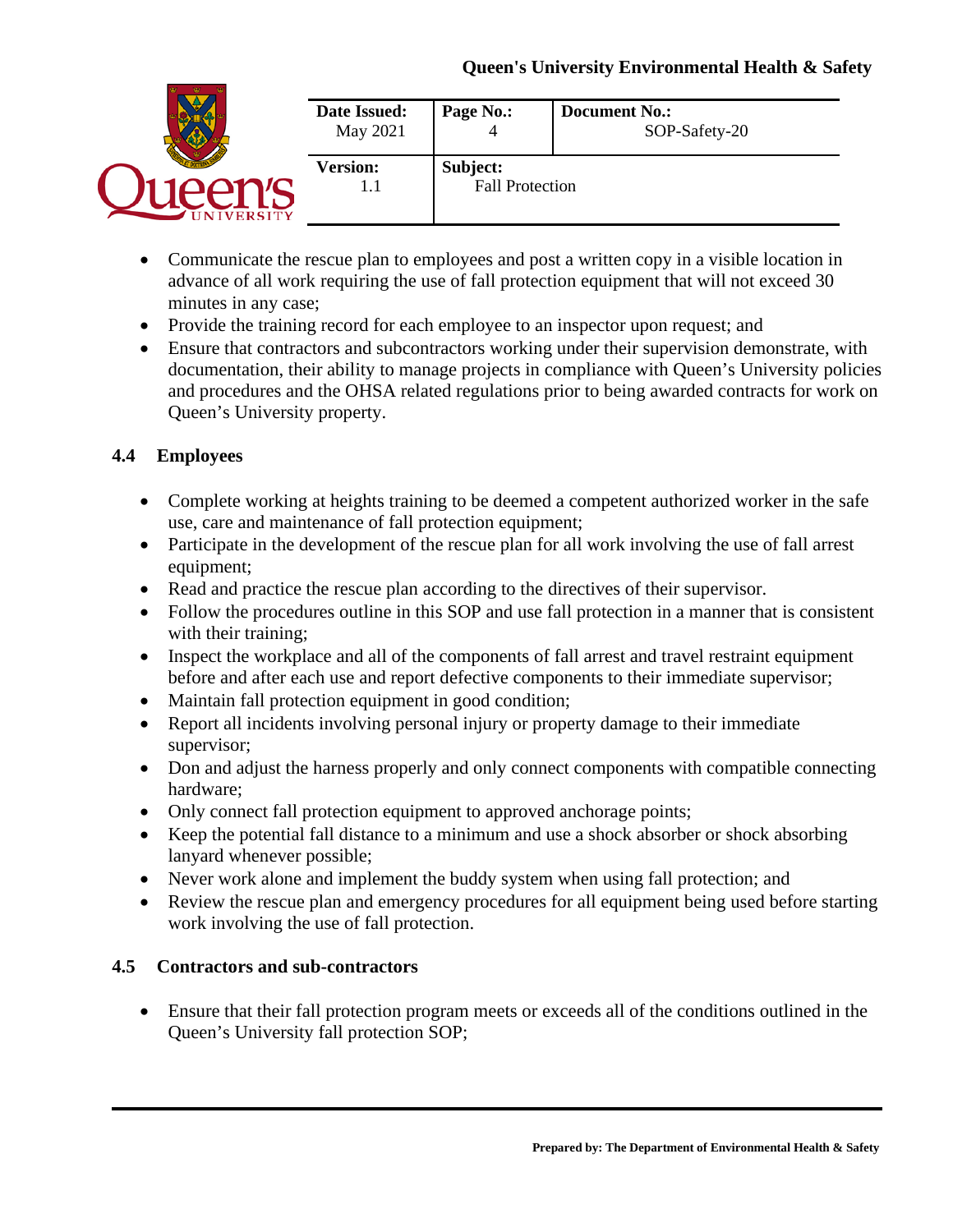|                 | Date Issued:<br>May 2021 | Page No.:<br>ັ         | <b>Document No.:</b><br>SOP-Safety-20 |
|-----------------|--------------------------|------------------------|---------------------------------------|
|                 | <b>Version:</b>          | Subject:               |                                       |
| <b>IVERSITY</b> |                          | <b>Fall Protection</b> |                                       |

- Ensure that all related requirements under the OHSA are strictly enforced while working on Queen's University property;
- Ensure that regular inspections and safety audits are conducted on all project sites; and
- Ensure that only competent workers are assigned to the project.

## **5 Training Program**

All supervisors, employees and students involved in work that requires the use of fall protection equipment shall be trained and authorized as being competent in the use and care of such equipment. The working at heights training program must be approved by the Chief Prevention Officer (CPO) from the Ministry of Labour and delivered by a CPO approved training provider before employees can work at heights.

## **6 Hazard Identification and Controls**

Fall protection is required when a worker can fall 10 feet (3 meters) or more from a floor such as a balcony, a bridge, a roof, a platform of a scaffold or other work platform, or into an opening in a work surface, into the path of/or into operating equipment or into a hazardous substance, object, water or any liquid. Fall protection is also required when a worker can fall 4 feet (1.2 meters) or more from a work area being used as a path for a wheelbarrow or other equipment.

The type of fall protection that should be used is determined by the type of work area and the hazard involved. The following hazard controls are addressed in the preferred hierarchy. Whenever possible the work should be brought down to ground level to reduce the risk.

## **Guardrails:**

The use of guardrails is the best alternative to fall protection devices that must be worn by workers when accessing roofs (See Roof Access SOP-Safety-18). Other forms of fall protection should only be used where the installation and use of guardrails is impractical.

Guardrails must be built to the structural specifications outlined in the building code. There are three main components: (a) top rail – the upper most horizontal rail, positioned 91-107 cm above the floor level, (b) mid rail – horizontal rail halfway between the top rail and toe board level, and (c) toe board – 12.5 cm, high enclosure at floor level required where tools and other objects may fall onto those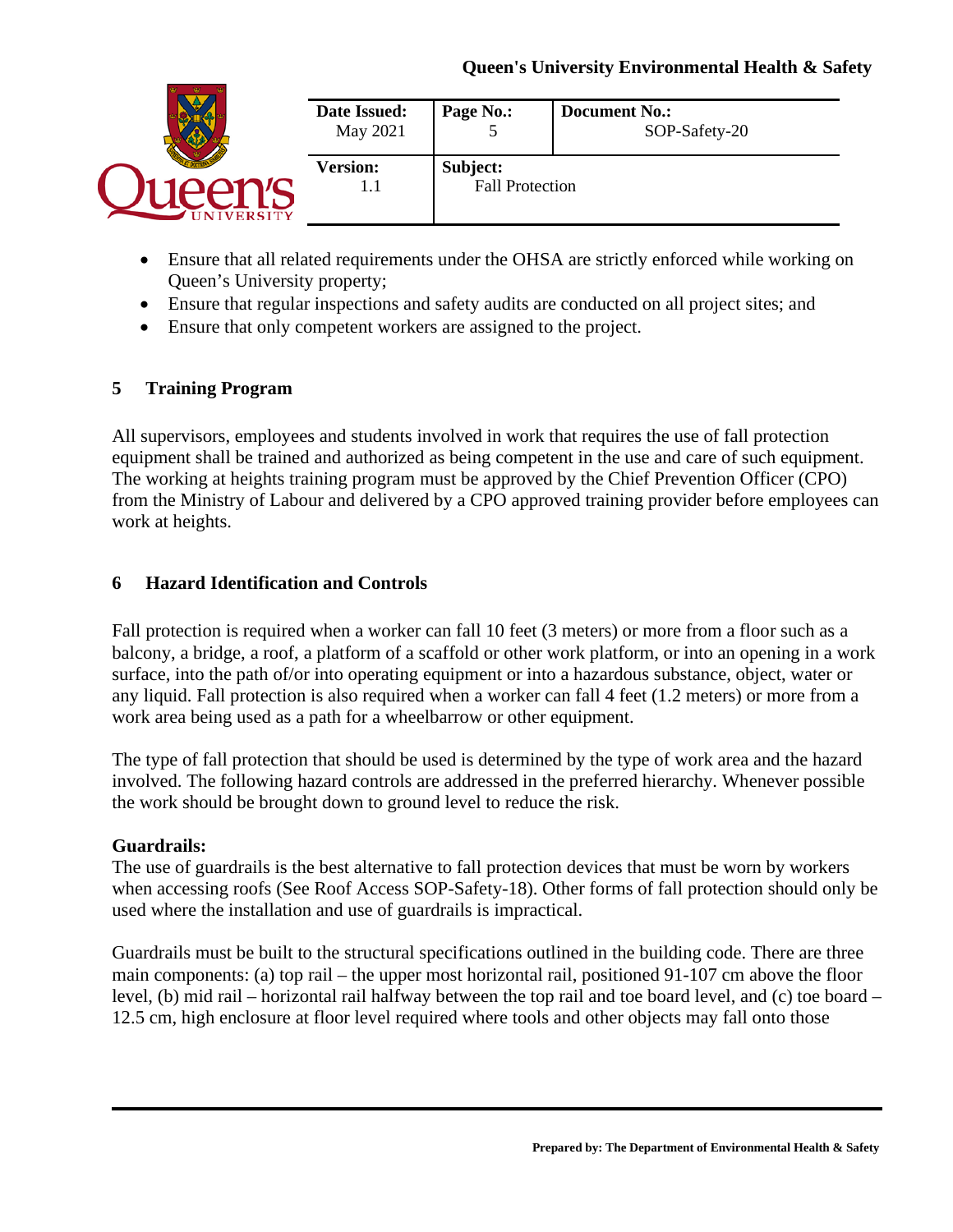|                | Date Issued:<br>May 2021 | Page No.:<br>o         | <b>Document No.:</b><br>SOP-Safety-20 |
|----------------|--------------------------|------------------------|---------------------------------------|
|                | <b>Version:</b>          | Subject:               |                                       |
| <b>VERSITY</b> | 1.I                      | <b>Fall Protection</b> |                                       |

below. Guardrails should be installed in any location that presents a fall hazard where routine access is required.

# **Travel Restraint, Fall Restricting and Fall Arrest Systems:**

Travel restraint, fall restricting and fall arrest systems are typically used where the installation of guardrails or other physical barriers for fall prevention is impractical. Important points regarding these two systems follow:

- Equipment must be inspected prior to use, and on an ongoing basis throughout the day;
- All equipment must be inspected yearly or more frequently by competent person and a record of the inspection shall be kept of site;
- Training with the type and model of equipment to be used is essential for the proper use of personal fall protection equipment;
- Placement of temporary anchors must be done by highly experienced and knowledgeable individuals;
- Any piece of equipment that has sustained a fall or is otherwise damaged shall not be reused unless recertified/reconditioned by the manufacturer. Equipment that cannot be recertified is to be destroyed in a manner that eliminates potential reuse such as cutting it up;
- All components used shall be designed and rated appropriately for their intended use;
- Employees must be familiar with and guard against the degradation of the system by the work activity;
- Body belts are not permitted, only body harnesses are allowed;
- Precautions must be taken to guard against abrasion of ropes;
- Activities such as hot work and the use of harsh acids/alkali require the use of wire rope lanyards and lifelines;
- Wire rope should not be used where there is the risk of electric shock;
- All gate style connectors such as snap hooks and carabiners shall be locking. Self-locking styles are preferred; and
- The capacity of gated connectors must be marked on the item.

## **Travel Restraint Systems**

- Travel restraint systems must be designed such that a free fall is not possible;
- Travel restraint system shall be capable of withstanding the maximum arrest forces generated through fall arrest; and
- Travel restraint belts are not to be used on aerial platform lifts such as scissor lifts and boom lifts (See Elevated Work Platforms SOP-Safety-19). If the employee is thrown from the lift,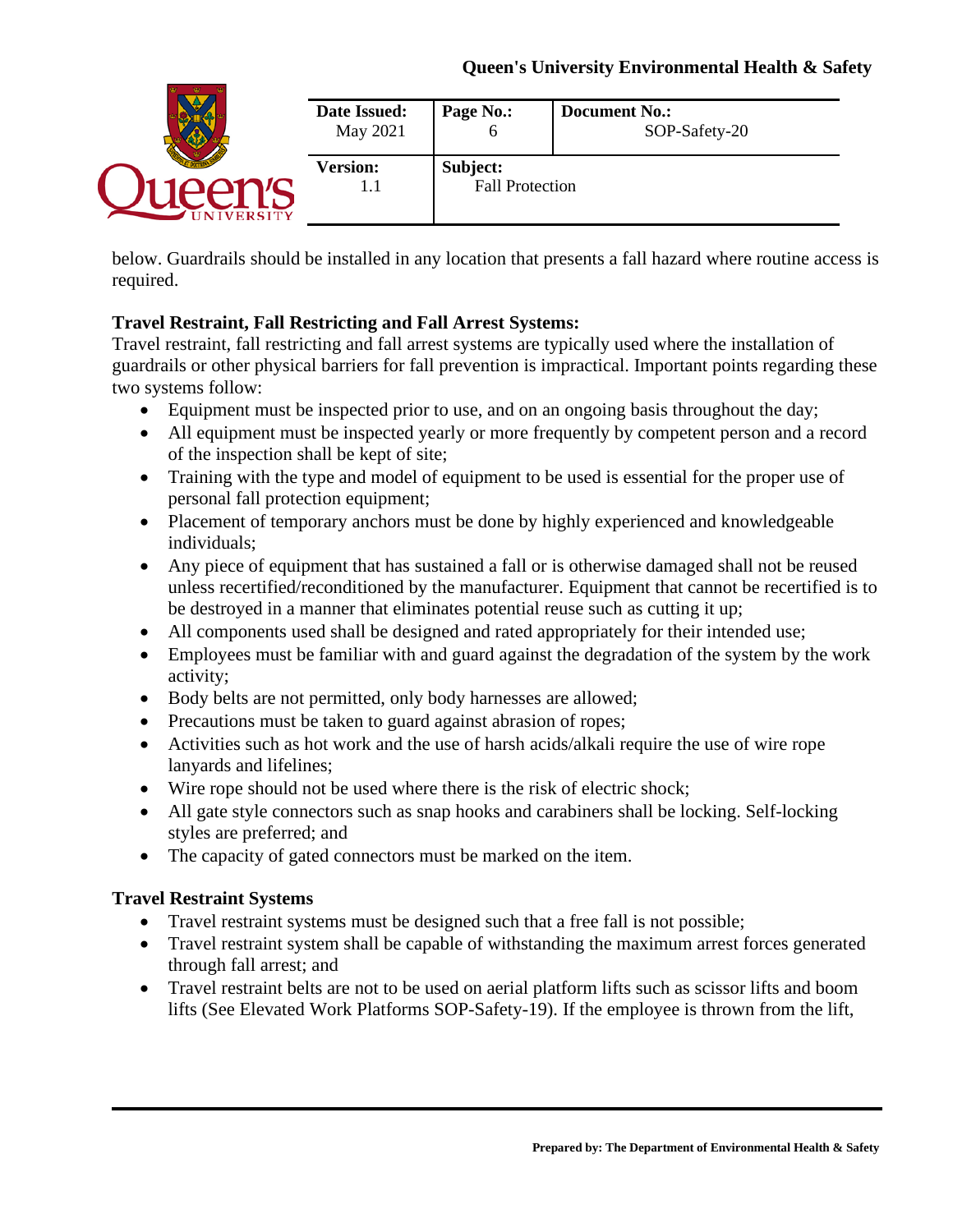|                | Date Issued:<br>May 2021 | Page No.:              | <b>Document No.:</b><br>SOP-Safety-20 |
|----------------|--------------------------|------------------------|---------------------------------------|
|                | <b>Version:</b>          | Subject:               |                                       |
| <b>OERSITY</b> | 1.I                      | <b>Fall Protection</b> |                                       |

there is a risk of severe internal injury because travel restraint systems are not designed to sustain or distribute that amount of force.

## **Fall Restricting Systems**

- A full body harness shall be used as the body holding device. A work belt shall not be used for this purpose; and
- In the event of a fall, the system shall permit a free fall of less than 0.6m.

# **Fall Arrest Systems**

- A full body harness shall be used as a body holding device. A work belt shall not be used for this purpose;
- When working on an elevated work platform, a fall protection harness shall be worn and connected to anchor points provided in the lift basket;
- In the event of a fall, the system shall permit a free fall of less than 1.5 m, and transfer a maximum force of no more than 8 kN to the wearer. Total fall distance shall be restricted such that an impact on lower level or object below is not possible;
- The fall arrest system shall have capacity to absorb twice the energy and twice the load to which it is likely to be subjected;
- Vertical lifelines shall accommodate one user only; and
- Lanyards should be positioned as high and directly overhead as possible to minimize pendulum effect and free fall distance.

# **7 Inspections**

All fall protection components must be inspected by the employee before and after each use. Examples of inspection checklists for harnesses (Appendix A), lanyards (Appendix B) and components (Appendix C) have been included at the end of this SOP. Annual inspections must also be performed on all components by a competent professional.

Horizontal lifelines must be designed by a Professional Engineer and certified after installation.

The inspection process is a critical step in preventing accidents that are caused from faulty or worn out equipment. When safety-related concerns have been discovered through the inspections, or at any other time, the supervisor shall be notified and the equipment taken out of service immediately.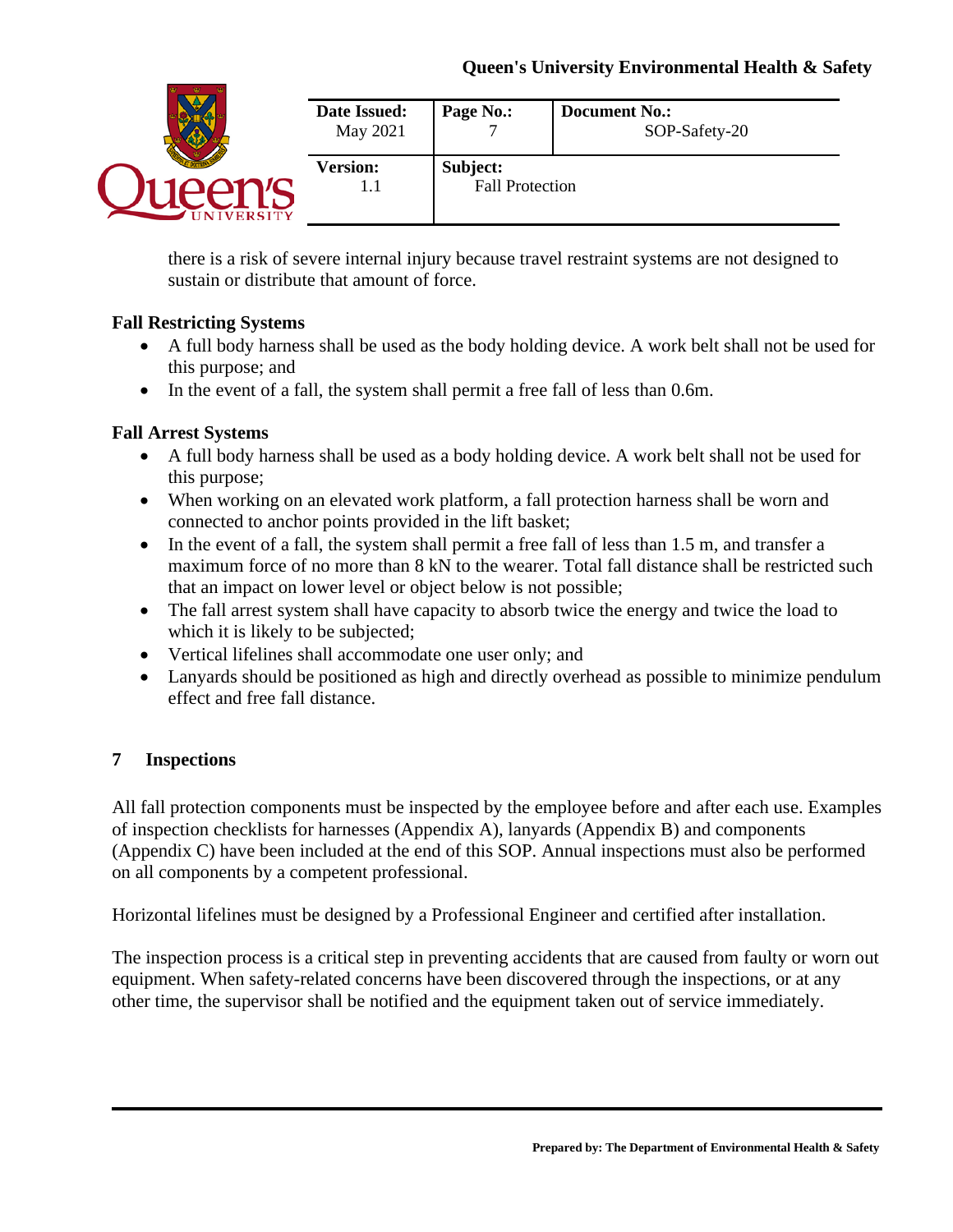## **Queen's University Environmental Health & Safety**

|                 | Date Issued:<br>May 2021 | Page No.:              | <b>Document No.:</b><br>SOP-Safety-20 |
|-----------------|--------------------------|------------------------|---------------------------------------|
|                 | <b>Version:</b>          | Subject:               |                                       |
| <b>IVERSITY</b> |                          | <b>Fall Protection</b> |                                       |

#### **8 Rescue Plan**

To ensure that a fallen employee is rescued in a timely manner, a rescue plan shall be created by the supervisor when an authorized employee is required to use fall arrest equipment. In the event of a fall, every minute that the employee is suspended increases the chances of injury, a rescue plan must be put into action immediately. Each job site will have its own set of unique conditions that need to be addressed in a rescue plan. There is no "one size fits all" method and a new plan must be written for each job accordingly. These procedures must be reviewed and rehearsed annually.

Attached to this policy is an example of a rescue plan (Appendix D).

## **9 Records Retention**

Equipment inspection and training records for work involving the use of fall protection shall be maintained by the department and kept for a period of three years after the use of such equipment.

#### **Revision History:**

Version 1.0: January 2018 – Initial Release Version 1.1: May 2021 – Reviewed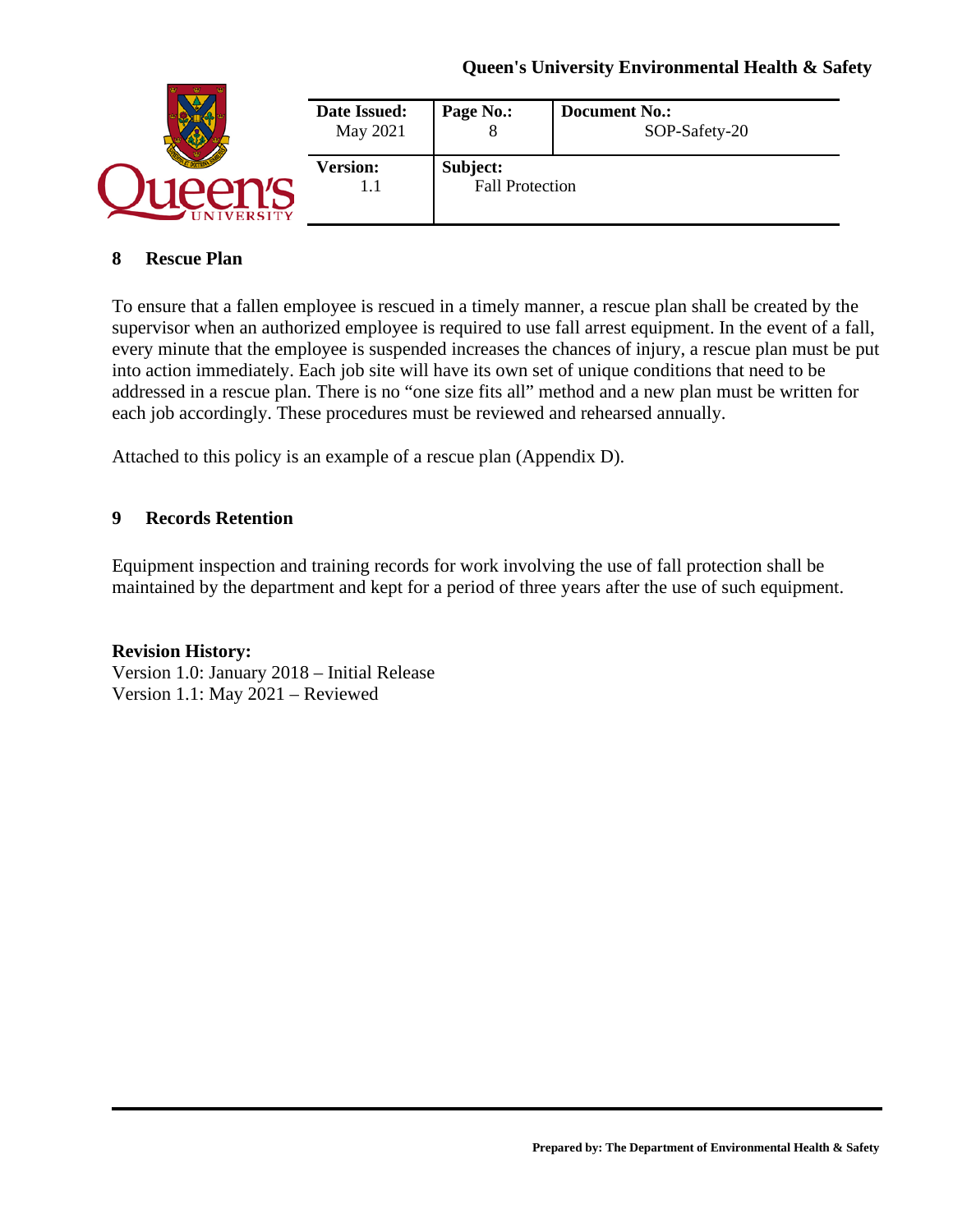# **Appendix A - Harness Inspection Sheet**

|                  | Date of Inspection: __________<br>Inspected by: __           |                                       |                                       |                                       |  |
|------------------|--------------------------------------------------------------|---------------------------------------|---------------------------------------|---------------------------------------|--|
| Component        | <b>Aspect Examined</b>                                       | Harness 1<br>ID#                      | Harness <sub>2</sub><br>ID#           | Harness 3<br>ID#                      |  |
|                  | Cut or tears or mildew                                       | $\Box$ Ok $\Box$ Faulty<br>$\Box N/A$ | $\Box$ Ok $\Box$ Faulty<br>$\Box N/A$ | $\Box$ Ok $\Box$ Faulty<br>$\Box$ N/A |  |
|                  | Excessive stretching                                         | $\Box$ Ok $\Box$ Faulty<br>$\Box N/A$ | $\Box$ Ok $\Box$ Faulty<br>$\Box$ N/A | $\Box$ Ok $\Box$ Faulty<br>$\Box N/A$ |  |
|                  | Heat deformation, and damage<br>from corrosives or chemicals | $\Box$ Ok $\Box$ Faulty<br>$\Box N/A$ | $\Box$ Ok $\Box$ Faulty<br>$\Box N/A$ | $\Box$ Ok $\Box$ Faulty<br>$\Box N/A$ |  |
| Webbing          | Localized discolouration                                     | $\Box$ Ok $\Box$ Faulty<br>$\Box N/A$ | $\Box$ Ok $\Box$ Faulty<br>$\Box N/A$ | $\Box$ Ok $\Box$ Faulty<br>$\Box N/A$ |  |
|                  | Localized hardening                                          | $\Box$ Ok $\Box$ Faulty<br>$\Box N/A$ | $\Box$ Ok $\Box$ Faulty<br>$\Box N/A$ | $\Box$ Ok $\Box$ Faulty<br>$\Box N/A$ |  |
|                  | Deterioration due to UV or other<br>factors                  | $\Box$ Ok $\Box$ Faulty<br>$\Box N/A$ | $\Box$ Ok $\Box$ Faulty<br>$\Box N/A$ | $\Box$ Ok $\Box$ Faulty<br>$\Box N/A$ |  |
|                  | Grommets not bent, corroded,<br>loose or missing             | $\Box$ Ok $\Box$ Faulty<br>$\Box N/A$ | $\Box$ Ok $\Box$ Faulty<br>$\Box N/A$ | $\Box$ Ok $\Box$ Faulty<br>$\Box N/A$ |  |
| <b>Buckles</b>   | Distortion or other physical<br>damage                       | $\Box$ Ok $\Box$ Faulty<br>$\Box N/A$ | $\Box$ Ok $\Box$ Faulty<br>$\Box N/A$ | $\Box$ Ok $\Box$ Faulty<br>$\Box N/A$ |  |
|                  | Cracks                                                       | $\Box$ Ok $\Box$ Faulty<br>$\Box N/A$ | $\Box$ Ok $\Box$ Faulty<br>$\Box N/A$ | $\Box$ Ok $\Box$ Faulty<br>$\Box N/A$ |  |
| <b>Adjusters</b> | Corrosion                                                    | $\Box$ Ok $\Box$ Faulty<br>$\Box N/A$ | $\Box$ Ok $\Box$ Faulty<br>$\Box N/A$ | $\Box$ Ok $\Box$ Faulty<br>$\Box N/A$ |  |
|                  | Examine for excess movement<br>at its attachment point       | $\Box$ Ok $\Box$ Faulty<br>$\Box N/A$ | $\Box$ Ok $\Box$ Faulty<br>$\Box N/A$ | $\Box$ Ok $\Box$ Faulty<br>$\Box$ N/A |  |
|                  | Cracks                                                       | $\Box$ Ok $\Box$ Faulty<br>$\Box N/A$ | $\Box$ Ok $\Box$ Faulty<br>$\Box N/A$ | $\Box$ Ok $\Box$ Faulty<br>$\Box N/A$ |  |
|                  | Distortion or other damage                                   | $\Box$ Ok $\Box$ Faulty<br>$\Box N/A$ | $\Box$ Ok $\Box$ Faulty<br>$\Box N/A$ | $\Box$ Ok $\Box$ Faulty<br>$\Box N/A$ |  |
| D-Rings          | Loss of cross-section due to wear                            | $\Box$ Ok $\Box$ Faulty<br>$\Box N/A$ | $\Box$ Ok $\Box$ Faulty<br>$\Box N/A$ | $\Box$ Ok $\Box$ Faulty<br>$\Box N/A$ |  |
|                  | Corrosion                                                    | $\Box$ Ok $\Box$ Faulty<br>$\Box N/A$ | $\Box$ Ok $\Box$ Faulty<br>$\Box N/A$ | $\Box$ Ok $\Box$ Faulty<br>$\Box N/A$ |  |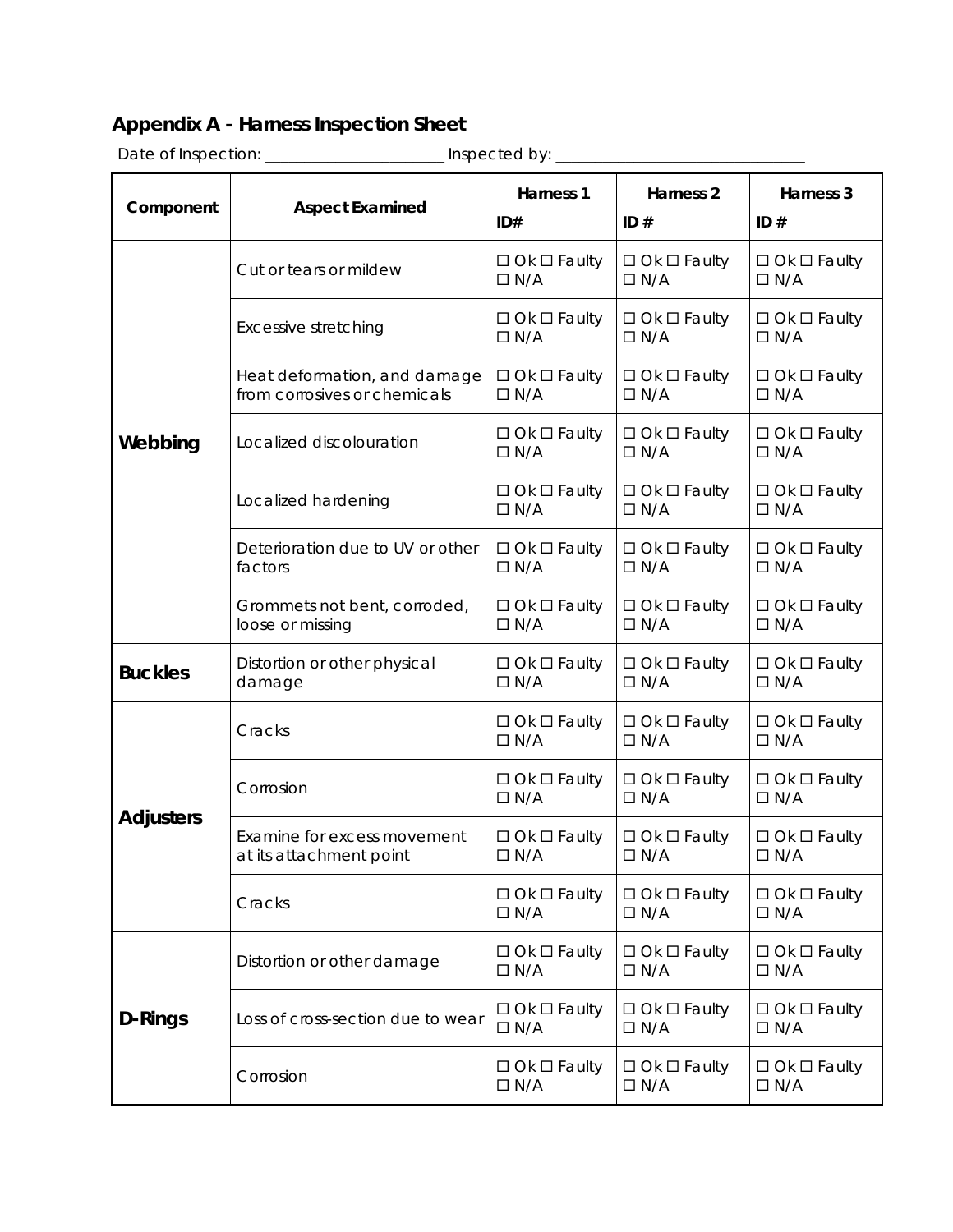| Component | <b>Aspect Examined</b>                         | Harness 1<br>ID#                      | Harness <sub>2</sub><br>ID#           | Harness 3<br>ID#                      |
|-----------|------------------------------------------------|---------------------------------------|---------------------------------------|---------------------------------------|
|           | Broken, cut or worn threads                    | $\Box$ Ok $\Box$ Faulty<br>$\Box N/A$ | $\Box$ Ok $\Box$ Faulty<br>$\Box N/A$ | $\Box$ Ok $\Box$ Faulty<br>$\Box N/A$ |
|           | Damage or weakening of<br>threads              | $\Box$ Ok $\Box$ Faulty<br>$\Box N/A$ | $\Box$ Ok $\Box$ Faulty<br>$\Box N/A$ | $\Box$ Ok $\Box$ Faulty<br>$\Box$ N/A |
| Sewing    | Damage due to heat, corrosives<br>or chemicals | $\Box$ Ok $\Box$ Faulty<br>$\Box N/A$ | $\Box$ Ok $\Box$ Faulty<br>$\Box N/A$ | $\Box$ Ok $\Box$ Faulty<br>$\Box N/A$ |
|           | Deterioration due to UV or other<br>factors    | $\Box$ Ok $\Box$ Faulty<br>$\Box N/A$ | $\Box$ Ok $\Box$ Faulty<br>$\Box N/A$ | $\Box$ Ok $\Box$ Faulty<br>$\Box N/A$ |
|           | Unauthorized repairs                           | $\Box$ Ok $\Box$ Faulty<br>$\Box N/A$ | $\Box$ Ok $\Box$ Faulty<br>$\Box N/A$ | $\Box$ Ok $\Box$ Faulty<br>$\Box N/A$ |
|           | Serial number legible                          | $\Box$ Ok $\Box$ Faulty<br>$\Box N/A$ | $\Box$ Ok $\Box$ Faulty<br>$\Box N/A$ | $\Box$ Ok $\Box$ Faulty<br>$\Box N/A$ |
| Labelling | Product label inspection legible               | $\Box$ Ok $\Box$ Faulty<br>$\Box N/A$ | $\Box$ Ok $\Box$ Faulty<br>$\Box N/A$ | $\Box$ Ok $\Box$ Faulty<br>$\Box N/A$ |
|           | Product description legible                    | $\Box$ Ok $\Box$ Faulty<br>$\Box N/A$ | $\Box$ Ok $\Box$ Faulty<br>$\Box N/A$ | $\Box$ Ok $\Box$ Faulty<br>$\Box N/A$ |
| Comments: |                                                |                                       |                                       |                                       |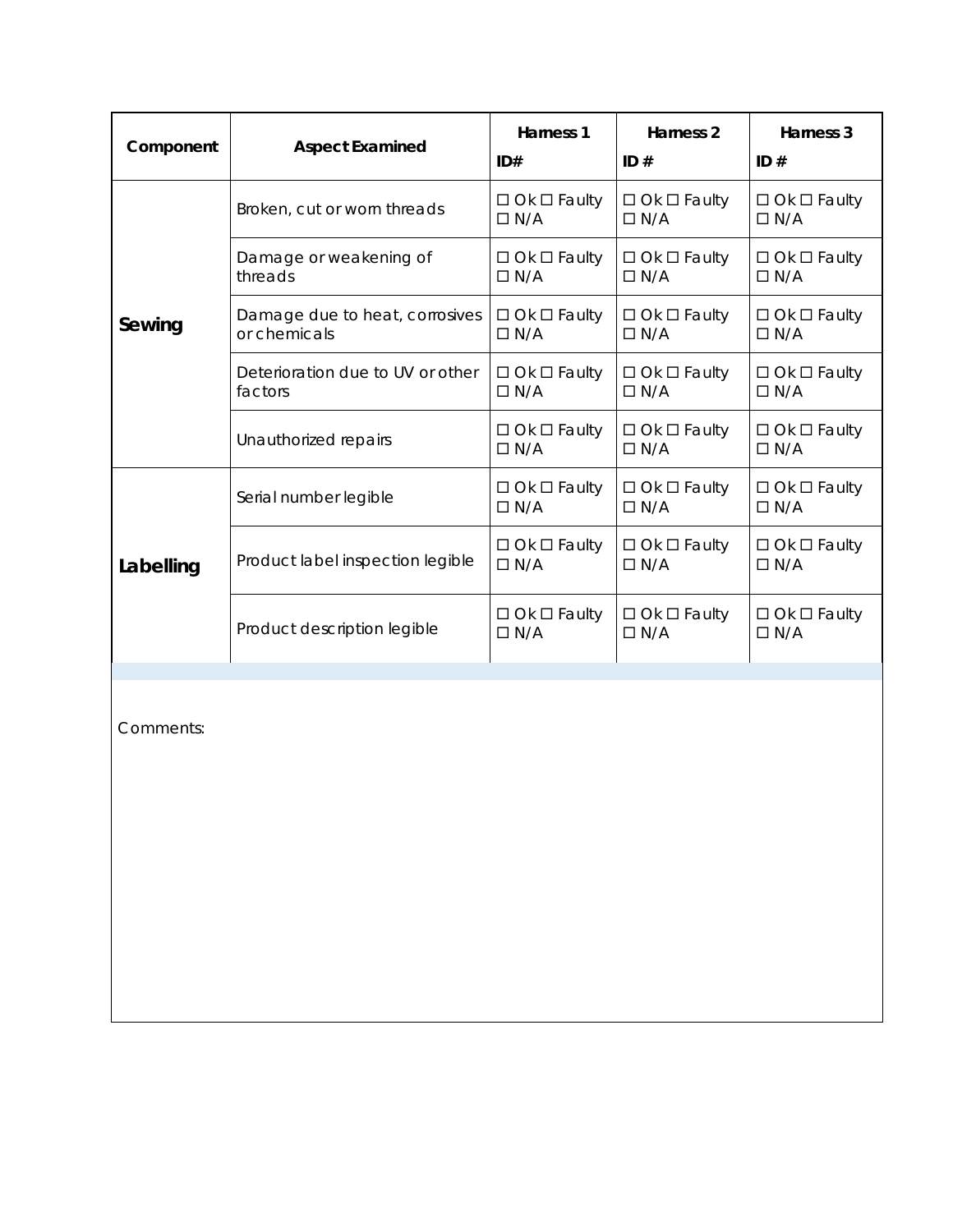# **Appendix B - Lanyard Inspection Sheet**

Date of Inspection: \_\_\_\_\_\_\_\_\_\_\_\_\_\_\_\_\_\_\_\_\_\_ Inspected by: \_\_\_\_\_\_\_\_\_\_\_\_\_\_\_\_\_\_\_\_\_\_\_\_\_\_\_\_\_\_\_\_\_\_\_ **Component Aspect Examined Lanyard 1 ID# Lanyard 2 ID # Lanyard 3 ID # Webbing** Cut, pulled or worn stitches  $\Box$  Ok  $\Box$  Faulty  $\Box N/A$  $\Box$  Ok  $\Box$  Faulty  $\Box N/A$  $\Box$  Ok  $\Box$  Faulty  $\Box$  N/A Cuts, nicks, tears  $\Box$   $\Box$  Ok  $\Box$  Faulty  $\Box N/A$  $\square$  Ok  $\square$  Faulty  $\Box N/A$  $\Box$  Ok  $\Box$  Faulty  $\Box N/A$ Damage due to heat, corrosives or chemicals  $\square$  Ok  $\square$  Faulty  $\Box N/A$  $\square$  Ok  $\square$  Faulty  $\Box N/A$  $\Box$  Ok  $\Box$  Faulty  $\Box N/A$ Deterioration due to UV or other factors  $\Box$  Ok  $\Box$  Faulty  $\Box$  N/A  $\Box$  Ok  $\Box$  Faulty  $\Box N/A$  $\Box$  Ok  $\Box$  Faulty  $\Box N/A$ Unauthorized repairs  $\Box$  Ok  $\Box$  Faulty  $\Box N/A$  $\Box$  Ok  $\Box$  Faulty  $\Box N/A$  $\Box$  Ok  $\Box$  Faulty  $\Box N/A$ Missing or popped flag  $\Box$  Ok  $\Box$  Faulty  $\Box$  N/A  $\square$  Ok  $\square$  Faulty  $\Box N/A$  $\Box$  Ok  $\Box$  Faulty  $\Box$  N/A Excessiveness or brittleness  $\Box$   $\Box$  Ok  $\Box$  Faulty  $\Box N/A$  $\Box$  Ok  $\Box$  Faulty  $\Box N/A$  $\Box$  Ok  $\Box$  Faulty  $\Box N/A$ **Hooks** Cracks  $\Box$  Ok  $\Box$  Faulty  $\Box$  N/A  $\Box$  Ok  $\Box$  Faulty  $\Box N/A$  $\Box$  Ok  $\Box$  Faulty  $\Box N/A$ Corrosion  $\Box$  Ok  $\Box$  Faulty  $\Box$  N/A  $\Box$  Ok  $\Box$  Faulty  $\Box$  N/A  $\Box$  Ok  $\Box$  Faulty  $\Box$  N/A Examine for excess movement at its attachment point  $\Box$  Ok  $\Box$  Faulty  $\Box N/A$  $\Box$  Ok  $\Box$  Faulty  $\Box N/A$  $\Box$  Ok  $\Box$  Faulty  $\Box N/A$ Distortion  $\Box$  Ok  $\Box$  Faulty  $\Box N/A$  $\square$  Ok  $\square$  Faulty  $\Box N/A$  $\Box$  Ok  $\Box$  Faulty  $\Box N/A$ 

Comments: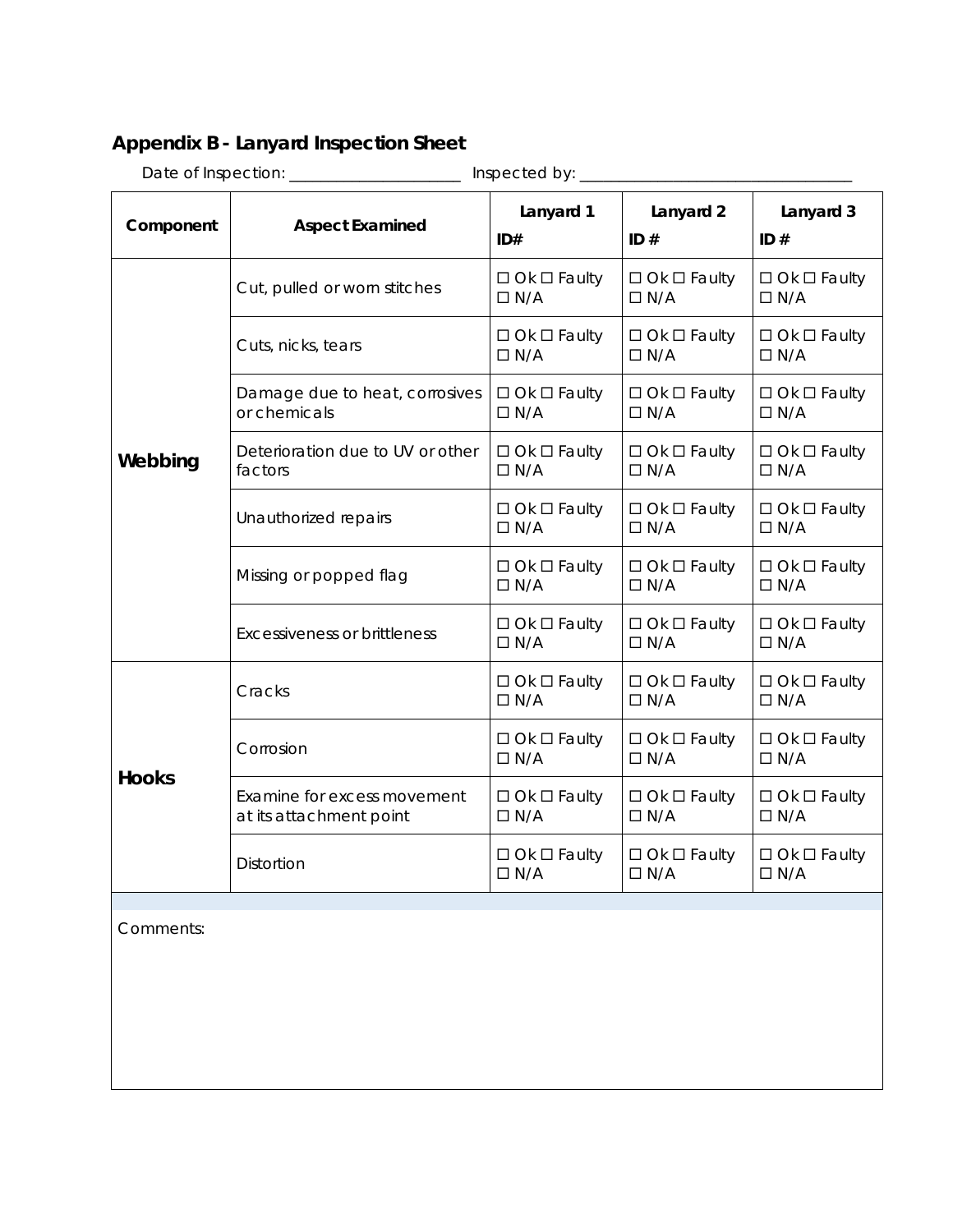# **Appendix C - Component Inspection Sheet**

| Inspected by: _  |                                                                                             |                                       |                                       |                                       |
|------------------|---------------------------------------------------------------------------------------------|---------------------------------------|---------------------------------------|---------------------------------------|
| Component        | <b>Aspect Examined</b>                                                                      | Lifeline 1<br>ID#                     | Lifeline 2<br>ID#                     | Lifeline 3<br>ID#                     |
|                  | Cut, pulled or worn stiches                                                                 | $\Box$ Ok $\Box$ Faulty<br>$\Box N/A$ | $\Box$ Ok $\Box$ Faulty<br>$\Box N/A$ | $\Box$ Ok $\Box$ Faulty<br>$\Box N/A$ |
|                  | Unusual strand size or shape<br>variation                                                   | $\Box$ Ok $\Box$ Faulty<br>$\Box N/A$ | $\Box$ Ok $\Box$ Faulty<br>$\Box N/A$ | $\Box$ Ok $\Box$ Faulty<br>$\Box N/A$ |
|                  | Discolouration                                                                              | $\Box$ Ok $\Box$ Faulty<br>$\Box N/A$ | $\Box$ Ok $\Box$ Faulty<br>$\Box N/A$ | $\Box$ Ok $\Box$ Faulty<br>$\Box N/A$ |
| <b>LIFELINE</b>  | Broken or loose strands inside the<br>rope (untwist the rope and check<br>inside)           | $\Box$ Ok $\Box$ Faulty<br>$\Box N/A$ | $\Box$ Ok $\Box$ Faulty<br>$\Box N/A$ | $\Box$ Ok $\Box$ Faulty<br>$\Box N/A$ |
|                  | Accumulated powder or dirt<br>inside the rope                                               | $\Box$ Ok $\Box$ Faulty<br>$\Box$ N/A | $\Box$ Ok $\Box$ Faulty<br>$\Box$ N/A | $\Box$ Ok $\Box$ Faulty<br>$\Box$ N/A |
|                  | Loose thimbles                                                                              | $\Box$ Ok $\Box$ Faulty<br>$\Box$ N/A | $\Box$ Ok $\Box$ Faulty<br>$\Box N/A$ | $\Box$ Ok $\Box$ Faulty<br>$\Box$ N/A |
|                  | Decreased elasticity (a rope will<br>lose elasticity, especially if<br>subjected to a load) | $\Box$ Ok $\Box$ Faulty<br>$\Box N/A$ | $\Box$ Ok $\Box$ Faulty<br>$\Box N/A$ | $\Box$ Ok $\Box$ Faulty<br>$\Box N/A$ |
| Component        | <b>Aspect Examined</b>                                                                      | Carabiner 1<br>ID $#$                 | Carabiner 2<br>ID#                    | Carabiner 3<br>ID#                    |
|                  | Cracks                                                                                      | $\Box$ Ok $\Box$ Faulty<br>$\Box N/A$ | $\Box$ Ok $\Box$ Faulty<br>$\Box N/A$ | $\Box$ Ok $\Box$ Faulty<br>$\Box N/A$ |
| <b>CARABINER</b> | Corrosion                                                                                   | $\Box$ Ok $\Box$ Faulty<br>$\Box N/A$ | $\Box$ Ok $\Box$ Faulty<br>$\Box N/A$ | $\Box$ Ok $\Box$ Faulty<br>$\Box N/A$ |
|                  | Locking                                                                                     | $\Box$ Ok $\Box$ Faulty<br>$\Box N/A$ | $\Box$ Ok $\Box$ Faulty<br>$\Box N/A$ | $\Box$ Ok $\Box$ Faulty<br>$\Box N/A$ |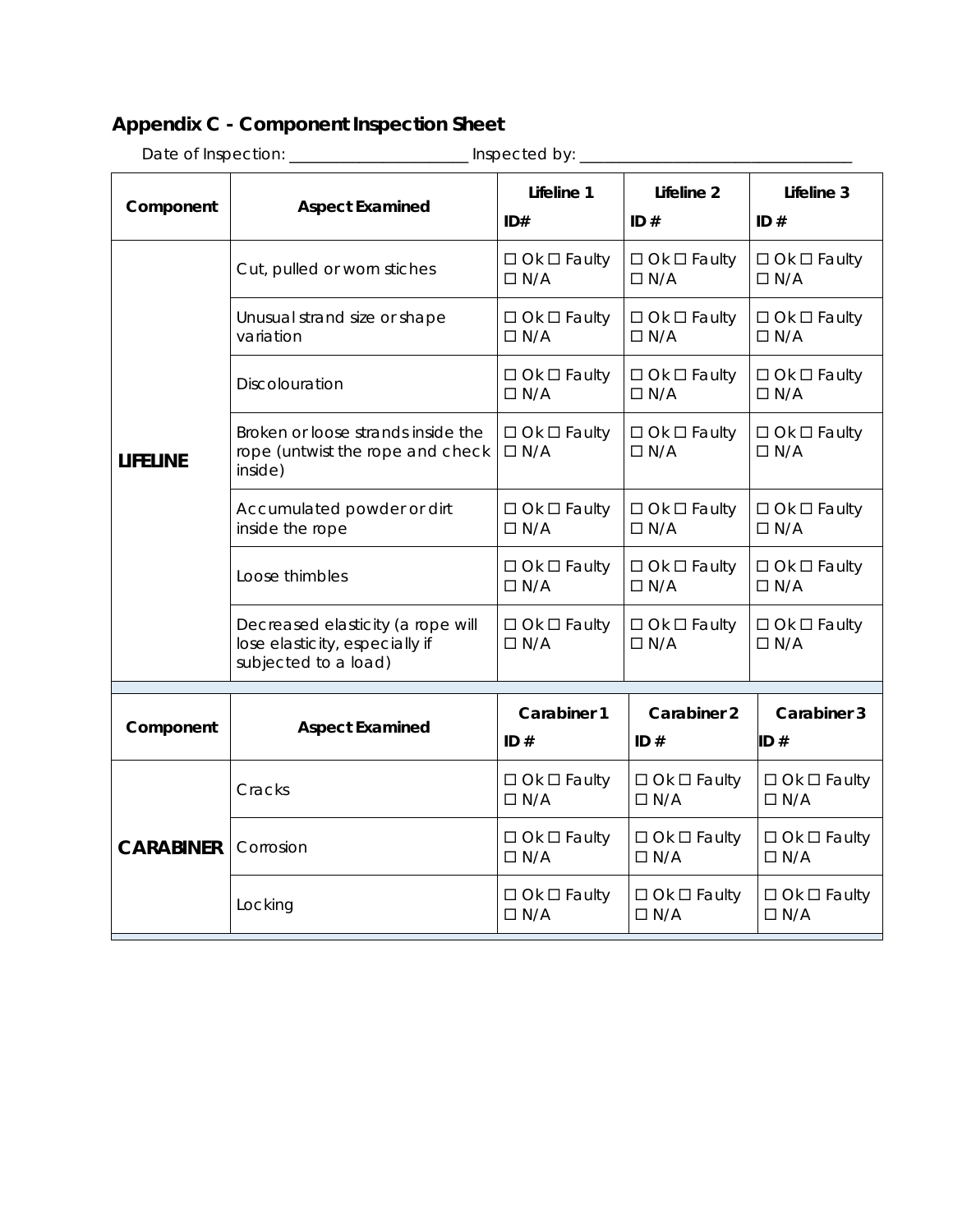| Component        | <b>Aspect Examined</b> | Snap Hook 1<br>ID#                    | Snap Hook 2<br>ID#                    | Snap Hook 3<br>ID#                    |
|------------------|------------------------|---------------------------------------|---------------------------------------|---------------------------------------|
|                  | Cracks                 | $\Box$ Ok $\Box$ Faulty<br>$\Box N/A$ | $\Box$ Ok $\Box$ Faulty<br>$\Box$ N/A | $\Box$ Ok $\Box$ Faulty<br>$\Box$ N/A |
| <b>SNAP HOOK</b> | Corrosion              | $\Box$ Ok $\Box$ Faulty<br>$\Box$ N/A | $\Box$ Ok $\Box$ Faulty<br>$\Box$ N/A | $\Box$ Ok $\Box$ Faulty<br>$\Box$ N/A |
|                  | Locking                | $\Box$ Ok $\Box$ Faulty<br>$\Box$ N/A | $\Box$ Ok $\Box$ Faulty<br>$\Box$ N/A | $\Box$ Ok $\Box$ Faulty<br>$\Box$ N/A |

Comments: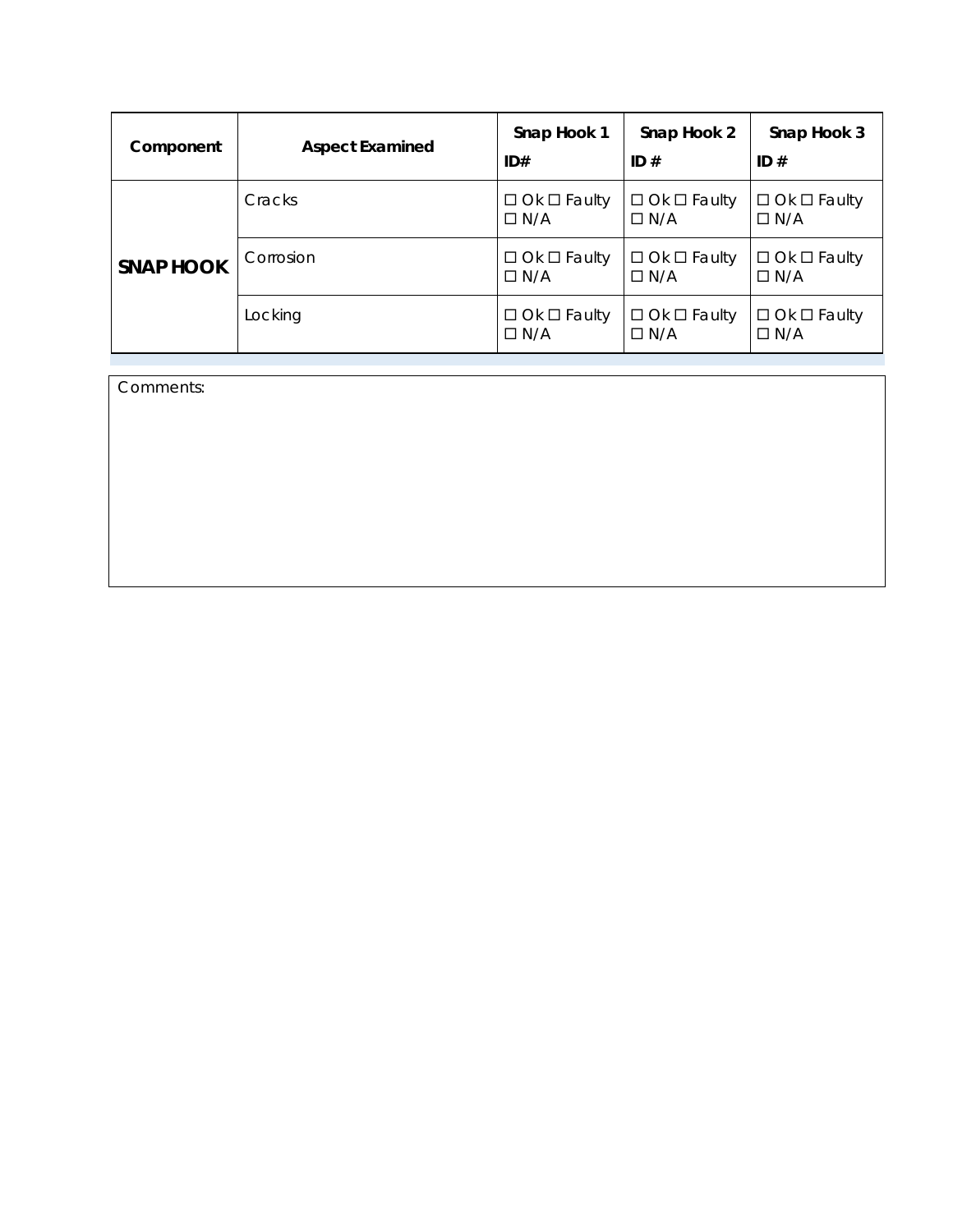## **Appendix D – Sample Rescue Plan**

A rescue plan needs to be job and site specific. Every new use of fall protection equipment must have a rescue plan in place to ensure that in the event of a fall the worker will be rescued in a timely manner. The rescue of suspended workers must happen as quickly as possible, within 5 minutes, and no longer than 30 minutes. Review and rehearsal of rescue procedures must occur annually.

| <b>Location Information</b>                                                                     |                    |                         |                            |  |
|-------------------------------------------------------------------------------------------------|--------------------|-------------------------|----------------------------|--|
| Site Address:                                                                                   |                    |                         |                            |  |
| <b>Site Access Directions:</b>                                                                  |                    |                         |                            |  |
|                                                                                                 |                    |                         |                            |  |
|                                                                                                 |                    |                         |                            |  |
| <b>Personnel Information</b>                                                                    |                    |                         |                            |  |
| Designated trained person in charge of rescue:                                                  |                    |                         |                            |  |
| Qualified on-site first aid personnel:                                                          |                    |                         |                            |  |
| Number of Workers on-site:                                                                      |                    |                         |                            |  |
| <b>Task Specific Information</b>                                                                |                    |                         |                            |  |
| Scope of Work:                                                                                  |                    |                         |                            |  |
|                                                                                                 |                    |                         |                            |  |
|                                                                                                 |                    |                         |                            |  |
|                                                                                                 |                    |                         |                            |  |
| Max height that needs to be reached in the event of a fall:                                     |                    |                         |                            |  |
| Total potential fall distance:                                                                  |                    |                         |                            |  |
| <b>Emergency Information</b>                                                                    |                    |                         |                            |  |
| You will need to know the following information when contacting emergency services.             |                    |                         |                            |  |
| How high off the ground is the person suspended?                                                |                    |                         |                            |  |
| How long have they been suspended?                                                              |                    |                         |                            |  |
| Are they conscious?                                                                             |                    |                         |                            |  |
| <b>Emergency Contact Numbers</b>                                                                |                    |                         |                            |  |
| Queen's ERC                                                                                     | $(613) 533 - 6733$ | Kingston Fire & Rescue  | $(613)$ 548-4001           |  |
| Fire                                                                                            | 911                | <b>Kingston General</b> | $(613)$ 548-3232           |  |
|                                                                                                 |                    | Hospital                |                            |  |
| Ambulance                                                                                       | 911                | Hotel Dieu Hospital     | $(613)$ 544-3310           |  |
| Police                                                                                          | 911                | <b>Kingston Police</b>  | $(613)$ 549-4660           |  |
| <b>Workers Backup Communications Systems</b>                                                    |                    |                         | Radio channel & call sign: |  |
|                                                                                                 |                    | Cellphone:              |                            |  |
| <b>Additional Documentation Needed</b>                                                          |                    |                         |                            |  |
| $\Box$ Procedures to lock-out and secure activated safety devices and unsafe working conditions |                    |                         |                            |  |
| $\Box$ Rescue or emergency control procedures for any mechanical hoisting systems or            |                    |                         |                            |  |
| elevating devices being used                                                                    |                    |                         |                            |  |

**Sample Emergency Rescue Plan instructions are on the back of this page which recommend the steps that need to be taken in the event of a conscious or unconscious worker needing a rescue.**